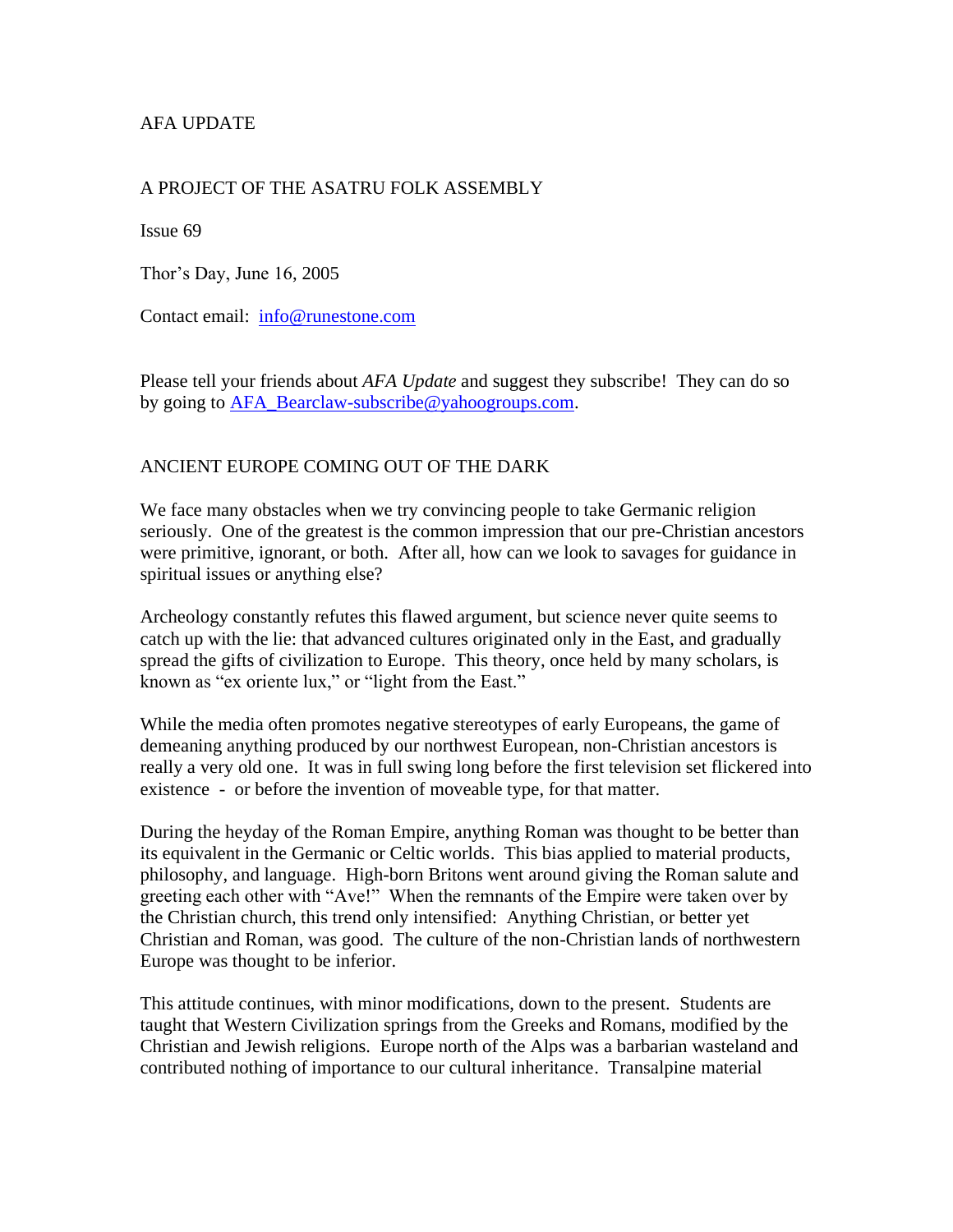culture was crude, its manners uncouth - so, obviously, the spiritual conceptions of its inhabitants were likewise childish and brutal.

All of this should have changed when scientists recalibrated the Carbon 14 dating system in the late 1960's. Comparing very old tree ring records with Carbon 14 readings from the wood itself, they found that the native cultures of Europe were much older than previously thought. The dates for the construction of Stonehenge and other European megalithic structures, for example, were pushed thousands of years into the past. It turned out that they were older than similar sites in the Mediterranean and the Middle East. The conclusion that advanced cultures had evolved independently in Europe rather than being derived from the "superior" cultures of the eastern Mediterranean was unavoidable.

All this is described in an article in the November, 1977 issue of National Geographic titled "Ancient Europe is Older Than We Thought."

Have the textbooks picked up this information, almost thirty years later? In a word, no. The textbook industry, usually so quick to reinforce the political and cultural ideology of the moment, has for some reason failed to report these findings. We - or rather, the host culture in which we are embedded - seem incapable of saying anything good about the peoples and cultures of northern Europe.

This bias has hurt our attempts to revive the faith and folkway of the Germanic peoples. Since our ancestors were obviously stupid, or at best merely ignorant, they have nothing to say to modern man. Their brains didn't work as well as the gray matter of those Mediterraneans and Middle Easterners. Truth and wisdom is found in Christianity and Judaism. (Islam, at the moment, is somewhat unpopular - but still acknowledged to have a higher level of development than those crude Germans and Celts.)

We ought to note the irony of this anti-European prejudice. Westerners are accused of denigrating the accomplishments of almost all other peoples - Africans, Asians, American Indians, anyone not like us. Yet this is exactly what we have done to our own ancestors! The scientifically bankrupt "ex oriente lux" ideology has "Third World-ized" the tribes and peoples north of the Mediterranean fringe. This is done with the full approval of a political and educational establishment that does not tolerate the mistreatment of other cultures. Clearly, there is a fairness issue here.

It is our duty to correct this situation, and to shine a deserving light of glory on our ancestral inheritance in both its material and spiritual manifestations.

The information contained in the next article can be an addition to our intellectual arsenal as we continue this battle.

#### EUROPE'S OLDEST CIVILIZATION?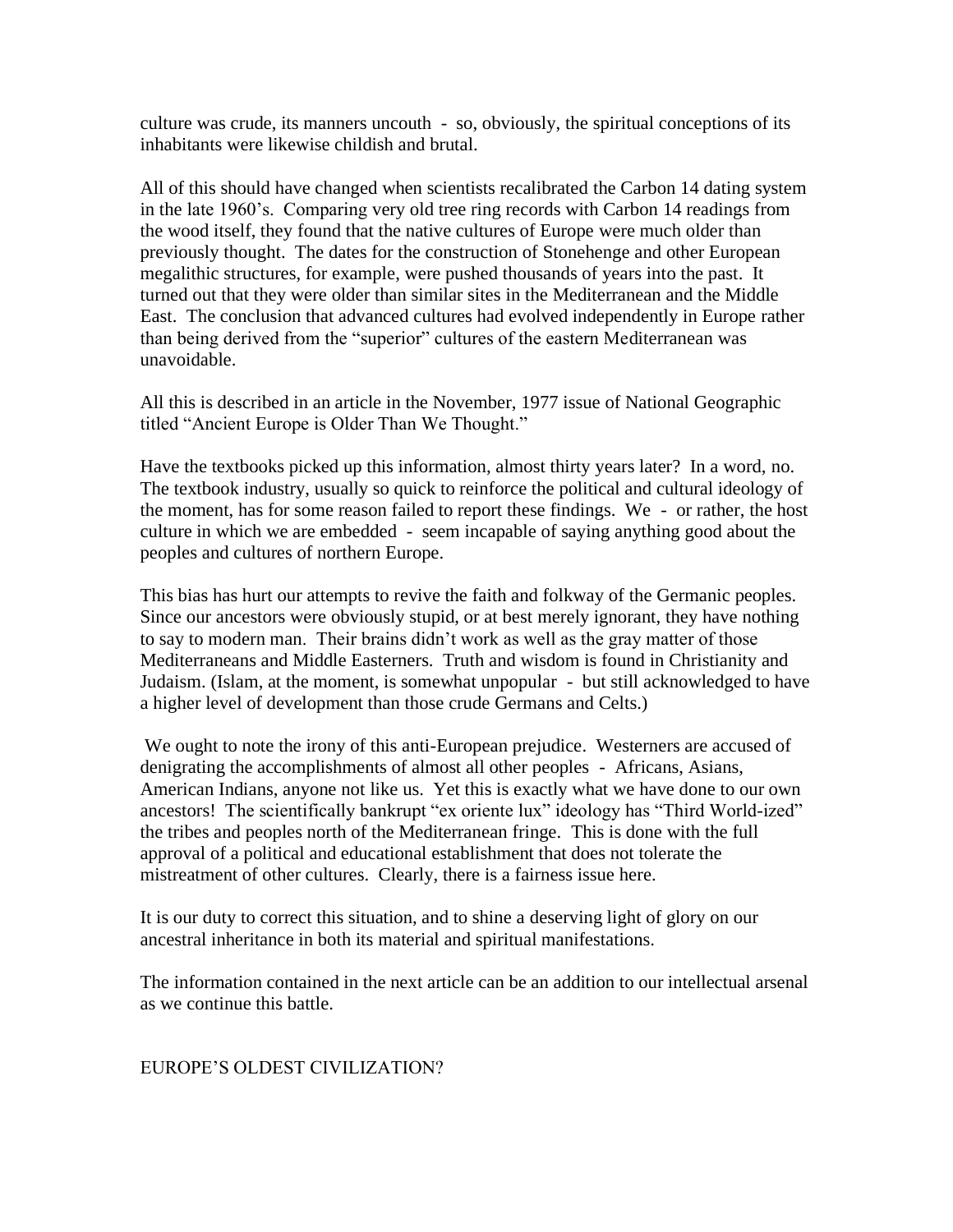News of Europe's oldest civilization has emerged from announcements in the press over the last few weeks.

Seven thousand years ago, two thousand years before Stonehenge or the pyramids, a network of huge religious complexes stretched across central Europe. More than 150 of these sites have been discovered, each characterized by massive earthworks stretching for up to half a mile in length. They are surrounded by longhouses up to 50 meters long, and the scope of the projects indicate a high level of social organization. They may be the product of pan-tribal alliances, or prototypical European states.

Chief archeologist for the three-year project defining this ancient culture was Harald Staeuble, of the Saxony state government heritage department.

Googling "Saxony" plus "Harald Staeuble" produced a handful of returns, including <http://www.dw-world.de/dw/article/0,1564,1611474,00.html>

Titled "Europe's Eastern German Cradle?" it begins with this sentence: "While Greece and Italy have so far laid claim to Europe's oldest civilizations, Germany's struggling eastern regions seem set to challenge this."

The truth is on our side. We need only spread the world

# YOUR HELP NEEDED TO SAVE NORWAY'S WOLVES!

The AFA's project to help save the last of Norway's wolves is a battle for the wildness in our own souls.

Kimberley Remen, our representative in Norway, is at the front of that struggle. Since our last update, a volunteer has offered help on a web site to promote the project. Kimberley is working on an online petition, and it should be ready to post within a few days. Contacts with various Norwegian organizations continues.

We can use your help now! If you would be willing to sign a petition, send a letter, make a donation, or otherwise take action on behalf of Norway's desperately endangered wolves, please email **[Kimberley@troi.ws](mailto:Kimberley@troi.ws)** to find out how you can help.

#### RUNE AND LORE CLASSES

The AFA sponsors twice-monthly classes on the runes and on Eddic lore in the Sacramento area. Anyone interested in attending can contact us at  $afa@lanset.com$ .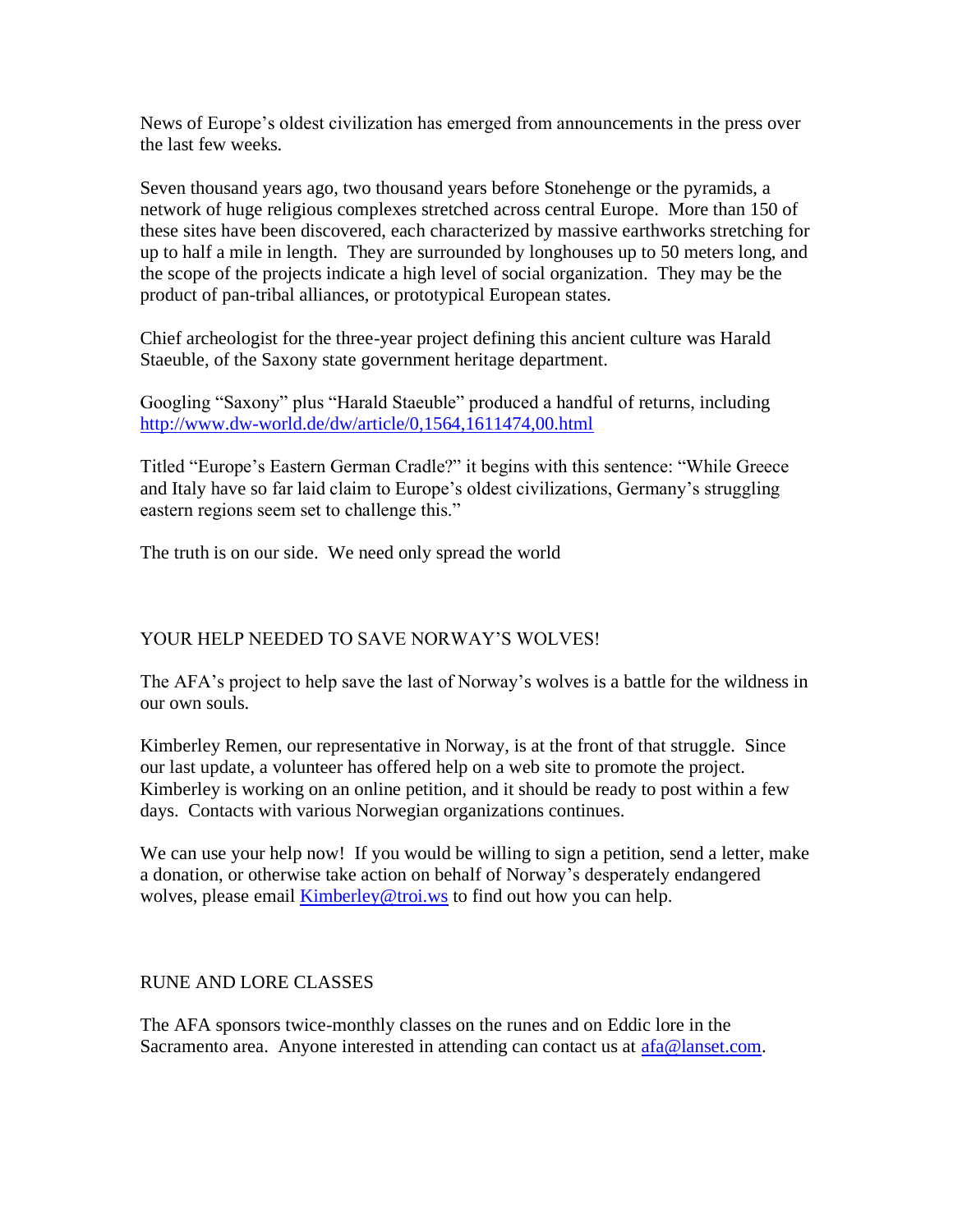## AFA MEMBERSHIP

Do you want to make a difference?

The mission of the AFA is "to practice, promote, and further evolve the religion of Asatru, thus forging it into a powerful and effective tool for building a better world." If that pretty much describes your own attitude, then AFA membership is a logical next step.

How can you sign up? One way is to read the relevant documents on the AFA website [\(http://runestone.org\)](http://runestone.org/), download an application form, and send in your dues. Or if that doesn't work for you, write us and we will happily send you a membership packet by regular mail.

#### DONATIONS!

The Asatru Folk Assembly is a 501 c (3) religious organization, and donations to it are tax-deductible.

## ODIN LIVES!

The groundbreaking radio program Odin Lives! is broadcast every Thursday night at 8 PM Eastern Time on a frequency of 7.415 MHz. This broadcast is repeated the next Tuesday morning at 12:15 AM on the same frequency. You can learn more by going to their web site at [http://www.odinlives.org.](http://www.odinlives.org/)

#### IMPORTANT DATES

June 21 - Midsummer. This is the sun's moment of greatest glory, and the time of longest daylight. After today, the sun's decline begins. Decorate your house with sunwheels. Build a bonfire, or if that's not possible, burn a candle in honor of Sunna, the Sun.

July 9 - Day of Remembrance for Unn the Deep Minded. Unn was a strong-willed matriarch who established dynasties in the Orkneys, Faroes, and Iceland. Do something to make your own family line stronger and more permanent. Recall the deep-minded women of your clan today.

August 9 - Day of Remembrance for King Radbod. This Frisian king ejected Christian missionaries and upheld our ancestral faith in his land, against great pressure. Pour a